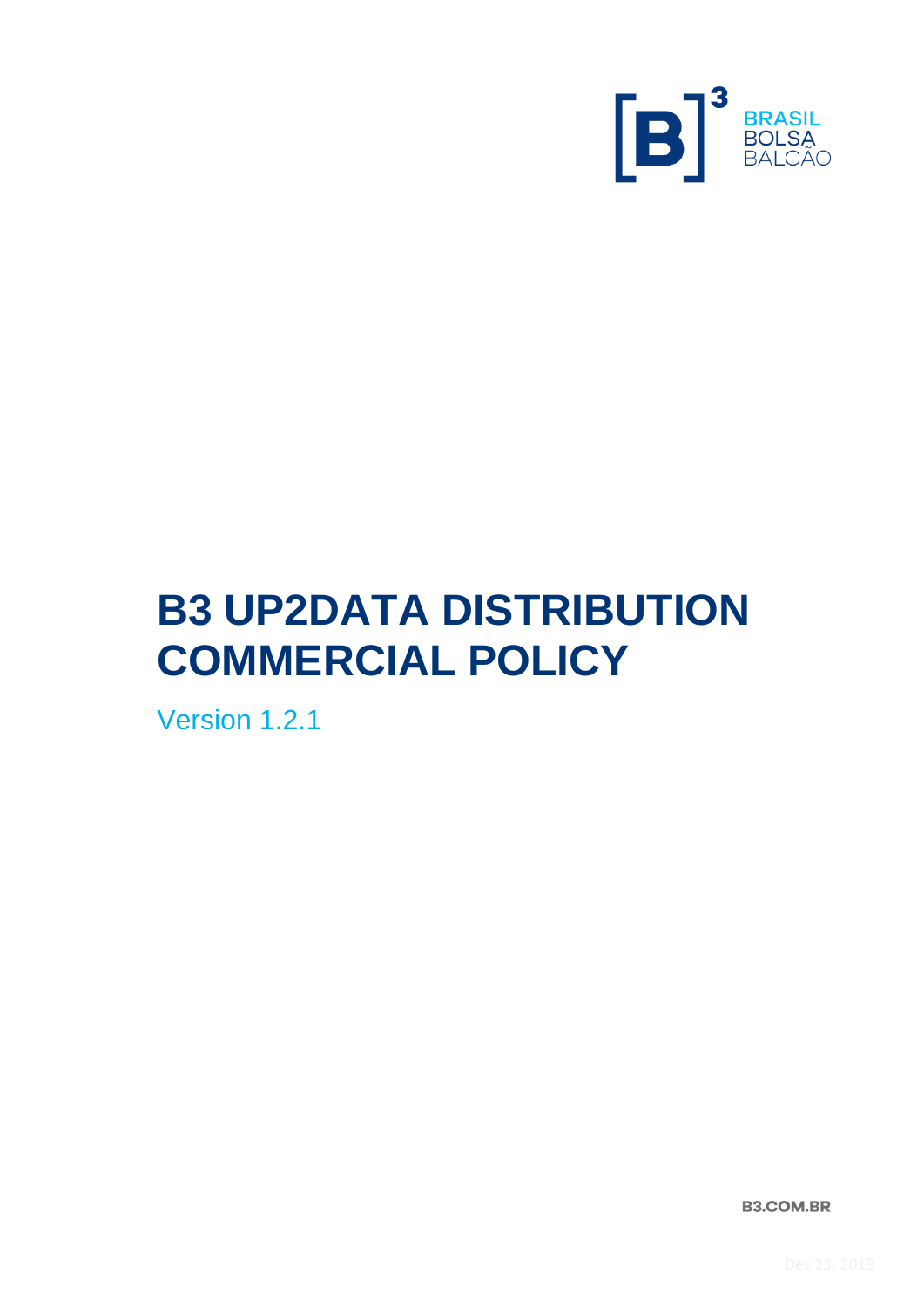## **CONTENT**

| 1                       |                                                                                                  |  |
|-------------------------|--------------------------------------------------------------------------------------------------|--|
| $\overline{2}$          | <b>DISTRIBUTION AND DISPLAY OF UP2DATA</b><br><b>INFORMATION AND USE OF UP2DATA INFORMATION5</b> |  |
| $\overline{\mathbf{3}}$ |                                                                                                  |  |
| 4                       | DISTRIBUTORS, REDISTRIBUTORS, MEDIA COMPANIES                                                    |  |
|                         |                                                                                                  |  |
|                         |                                                                                                  |  |
|                         |                                                                                                  |  |
|                         |                                                                                                  |  |
|                         |                                                                                                  |  |
|                         |                                                                                                  |  |
| 5                       | RIGHTS AND DUTIES OF THE DISTRIBUTORS,                                                           |  |
|                         | <b>REDISTRIBUTORS AND MEDIA COMPANIES  10</b>                                                    |  |
| 6                       | DISTRIBUTION MONTHLY REPORT 11                                                                   |  |
|                         |                                                                                                  |  |
|                         |                                                                                                  |  |
|                         |                                                                                                  |  |
|                         |                                                                                                  |  |
| 7                       |                                                                                                  |  |
| 8                       |                                                                                                  |  |
|                         |                                                                                                  |  |
|                         | 8.2 INTERNATIONAL DISTRIBUTORS  17                                                               |  |
|                         |                                                                                                  |  |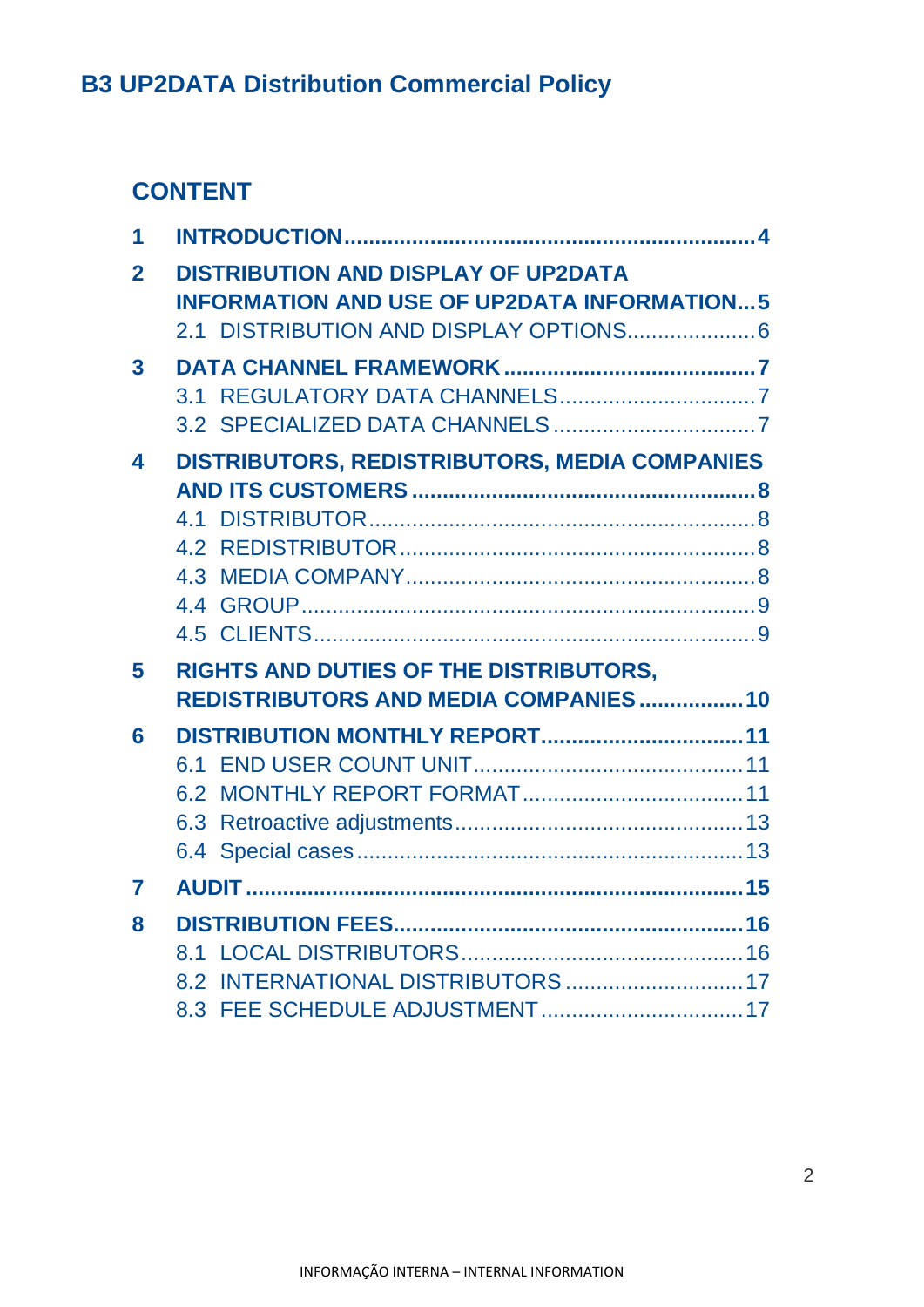## **CHANGE LOG**

| <b>Date</b>  | <b>Version</b> | <b>Description</b>           | <b>Responsible area</b> |
|--------------|----------------|------------------------------|-------------------------|
| Aug 27, 2018 | 1.0            | First draft                  | <b>VPC-SMD-GIPS</b>     |
| Jul 19, 2019 | 1.1            | <b>Reviewed version</b>      | <b>VPC-SMD-GIPS</b>     |
| Dec 23, 2019 | 1.2            | <b>Reviewed version</b>      | <b>VPC-SMD-GIPS</b>     |
| Apr 24, 2020 | 1.2.1          | New Debentures - MTM channel | <b>VPC-SMD-GIPS</b>     |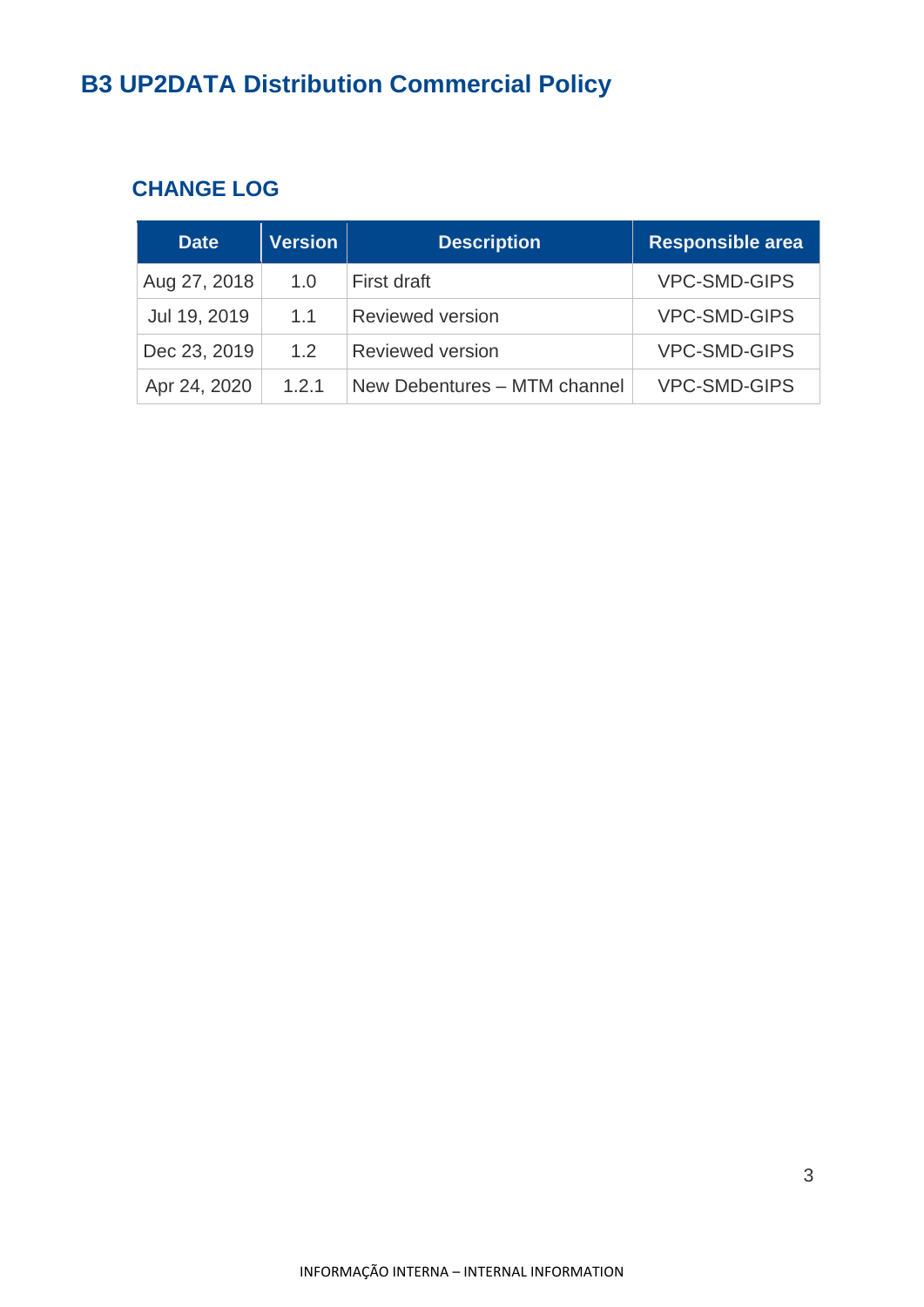#### <span id="page-3-0"></span>**1 INTRODUCTION**

The purpose of this document is to describe the rules regarding the **UP2DATA DISTRIBUTION** services in order to guide current and future **DISTRIBUTORS, REDISTRIBUTORS** and **MEDIA COMPANIES** ("**COMMERCIAL POLICY**").

The changes mentioned in this Commercial Policy shall come into effect on February 27<sup>th</sup>, 2020, in accordance with Circular Letter 018/2020-PRE, being the responsibility of the **DISTRIBUTOR** and/or **REDISTRIBUTOR** to create its own policies according to the rules and procedures described in this document.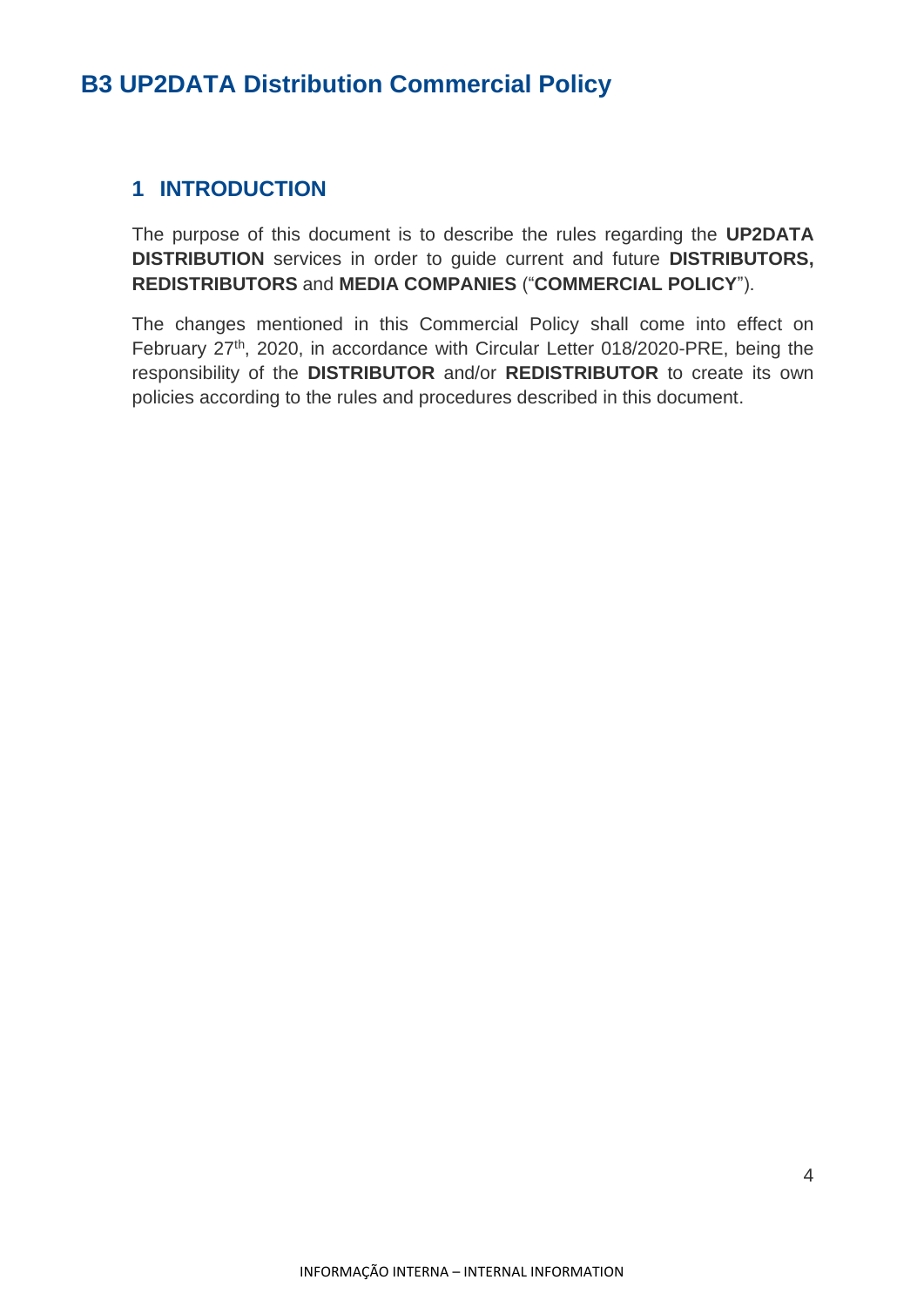## <span id="page-4-0"></span>**2 DISTRIBUTION AND DISPLAY OF UP2DATA INFORMATION AND USE OF UP2DATA INFORMATION**

B3 considers:

Data **DISTRIBUTION**: refers to giving access to **UP2DATA INFORMATION** on restricted access environment, such as one accessed using login and password. Data marketed also are considered on this category.

Data **DISPLAY**: refers to giving access to **UP2DATA INFORMATION** on public environment, without any commercialization of such data.

**REGULATORY DATA:** all data described on External Communication 033- 2019/VPC;

**SPECIALIZED DATA:** information developed by B3 that went through processing, calculation and/or transforming based on processes, intelligence, internal analytical capacity and/or other means and methodologies developed by B3.

**UP2DATA INFORMATION**: all **REGULATORY DATA** and **SPECIALIZED DATA** provided by the **UP2DATA** platform.

To provide the **DISTRIBUTION** or **DISPLAY** of the **UP2DATA INFORMATION**, the **DISTRIBUTOR**, **REDISTRIBUTOR** or **MEDIA COMPANY**, the last in the case of **SPECIALIZED DATA DISTRBUTION** or **DISPLAY**, must sign the **UP2DATA DISTRIBUTION AGREEMENT**, under the rules of this **COMMERCIAL POLICY**.

The use of the **UP2DATA INFORMATION** must follow the rules below:

- **EXTERM** INFORMATION can be stored by indefinite period by the **DISTRIBUTORS**, **REDISTRIBUTORS** and **MEDIA COMPANIES**;
- The **DISTRIBUTORS**, **REDISTRIBUTORS** and **MEDIA COMPANIES** can market the REGULATORY DATA, respecting the rules on this COMMERCIAL POLICY, including but not limited to paying due fees and reporting, except for index creation, taxes, benchmarks and similar, that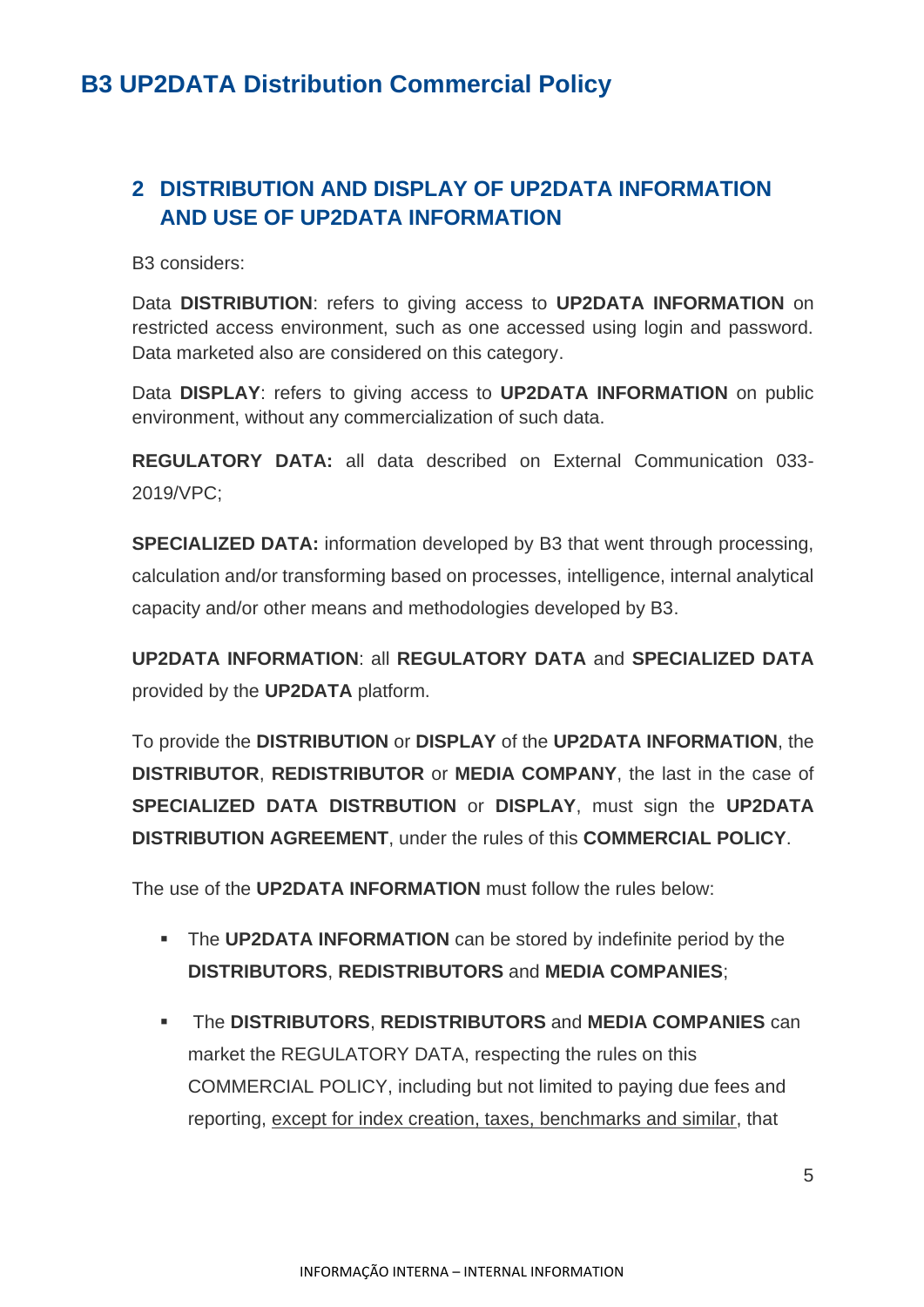must be expressly and previously authorized by B3, through a specific legal instrument.

- If the **DISTRIBUTORS**, **REDISTRIBUTORS** or **MEDIA COMPANIES** want to use the UP2DATA INFORMATION for elaboration, creation, calculation or generation of any type of index or another derived data, as well as any financial instrument and mobiliary value (ex: optionsor derivatives) it must obtain formal authorization from B3, under a specific legal instrument.
- The **DISTRIBUTORS**, **REDISTRIBUTORS** and **MEDIA COMPANIES** can´t use the UP2DATA INFORMATION for : (i) any use not defined on this **COMMERCIAL POLICY**, (ii) use of any tool, technology, reverse engineering or any other method aiming on individualize the information in a way to identify the single operations or the parts of such operation and (iii) coerce others.

#### <span id="page-5-0"></span>**2.1 DISTRIBUTION AND DISPLAY OPTIONS**

The **DISTRIBUTION** and **DISPLAY** of the **UP2DATA INFORMATION** may be done in two ways:

- a. By **END USER**: in this option the count, for fee calculation, is by unit, as described on the **MONTHLY REPORT**.
- b. By **ENTERPRISE**: in this option, there can be na unlimited number of **END USERS** and a fixed fee will be charged, without the need for the **MONTHLY REPORT**.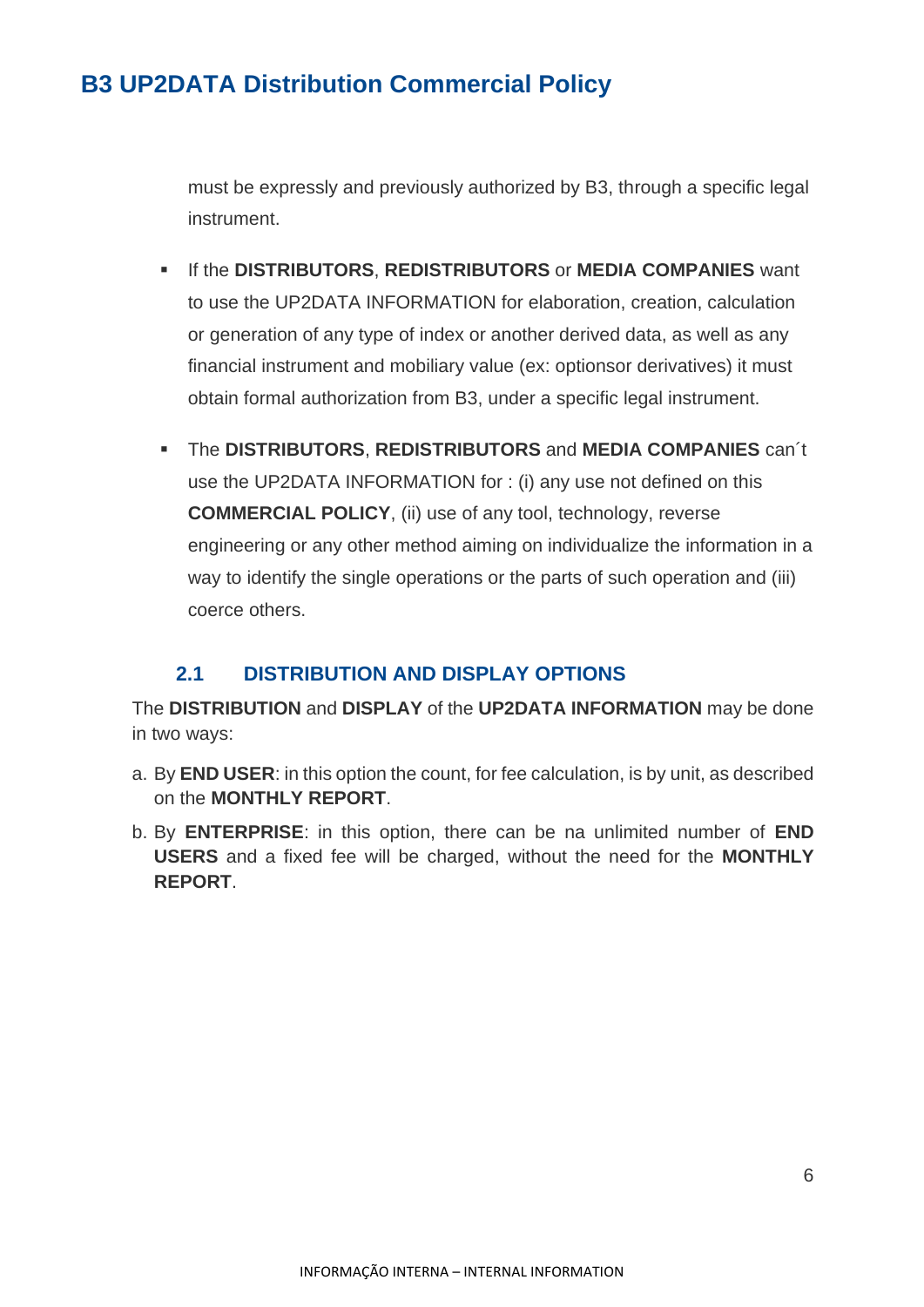#### <span id="page-6-0"></span>**3 DATA CHANNEL FRAMEWORK**

The **UP2DATA INFORMATION** are provided through channels that are grouped together on **REGULATORY DATA** or **SPECIALIZED DATA**.

#### <span id="page-6-1"></span>**3.1 REGULATORY DATA CHANNELS**

The **REGULATORY DATA CHANNELS** offer the **REGULATORY DATA**. The files available on this channel are offered exclusively on CSV format, not being possible any other file format, as well as any type of customization, such as create, alter, transform or aggregate new information or columns to the files.

The files available are: Instrument List (Listed Segment), Instrument List (OTC Segment), Consolidated Trades (Listed Segment), Consolidated Trades (OTC Segment), Consolidated Trades – After Market (Listed Segment), Derivatives Open Position (Listed Segment), Open Position for Security Lending and Security Lending Registered Contracts.

#### <span id="page-6-2"></span>**3.2 SPECIALIZED DATA CHANNELS**

The **SPECIALIZED DATA CHANNELS** offer the **SPECIALIZED DATA**, and currently have the following channels:

#### a) **Market Channels**:

| <b>Commodities</b>      | <b>Interest</b>         | <b>Currency</b>                                                                           | <b>Equities</b>         | <b>Fixed Income</b>     |  |
|-------------------------|-------------------------|-------------------------------------------------------------------------------------------|-------------------------|-------------------------|--|
| <b>Security List</b>    | <b>Security List</b>    | <b>Security List</b>                                                                      | <b>Security List</b>    | <b>Security List</b>    |  |
| <b>Open Positions</b>   | <b>Open Positions</b>   | <b>Open Positions</b>                                                                     | <b>Open Positions</b>   | <b>Open Positions</b>   |  |
|                         |                         | Trade Information Trade Information Trade Information Trade Information Trade Information |                         |                         |  |
| <b>Settlement Price</b> | <b>Settlement Price</b> | <b>Settlement Price</b>                                                                   | <b>Settlement Price</b> | <b>Settlement Price</b> |  |
| <b>Reference Price</b>  | <b>Reference Price</b>  | <b>Reference Price</b>                                                                    | <b>Reference Price</b>  | <b>Reference Price</b>  |  |

- b) **Indices**
- c) **Curves**
- d) **Volatility Surface**
- e) **Economic Indicators**
- f) **Corporate Events**
- g) **Debentures – MTM.**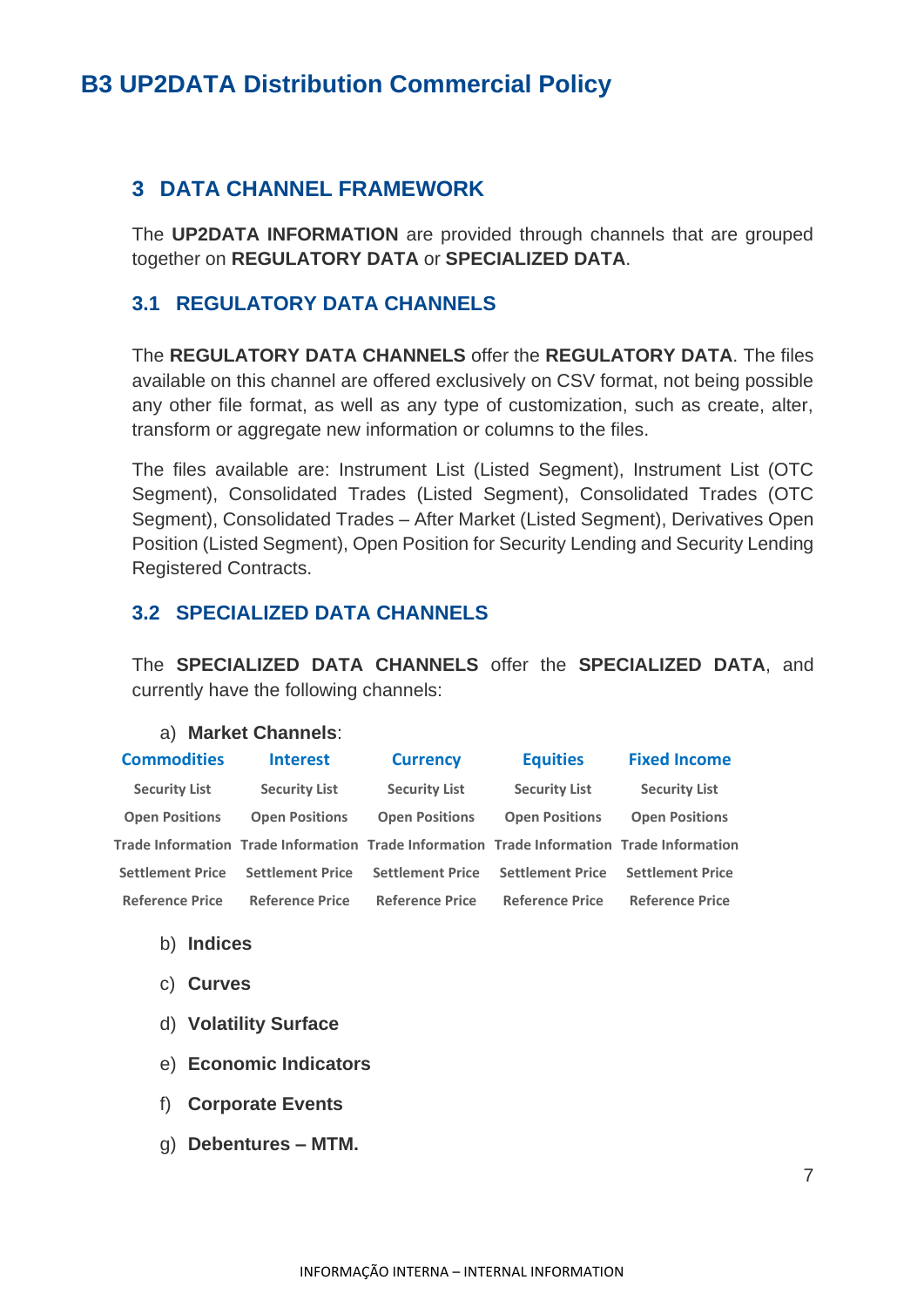## <span id="page-7-0"></span>**4 DISTRIBUTORS, REDISTRIBUTORS, MEDIA COMPANIES AND ITS CUSTOMERS**

#### <span id="page-7-1"></span>**4.1 DISTRIBUTOR**

**DISTRIBUTOR** is any organization which **DISPLAY** and/or **DISTRIBUTE** the **UP2DATA INFORMATION** to its **CLIENTS**.

Aforementioned **CLIENTS** may be classified as **END USERS** and/or **REDISTRIBUTORS**, inside or outside to the data capturing organization.

Examples of **DISTRIBUTORS** are (but not restricted to): banks, brokerage houses, vendors, ISVs, among others.

**DISTRIBUTORS** can be classified on:

- **EXECAL:** legal entity duly constituted in Brazilian territory.
- **EXTERNATIONAL:** legal entity duly constituted outside Brazilian territory.

#### <span id="page-7-2"></span>**4.2 REDISTRIBUTOR**

**REDISTRIBUTOR** is any organization which captures, through a **DISTRIBUTOR**, the **UP2DATA INFORMATION** and **DISPLAY** and/or **DISTRIBUTE** it to its **CLIENTS**.

Aforementioned **CLIENTS** may be classified as **END USERS** and/or **REDISTRIBUTORS**, inside or outside to the data capturing organization.

**REDISTRIBUTORS** can be classified on:

**LOCAL**: legal entity duly constituted in Brazilian territory.

**INTERNATIONAL**: legal entity duly constituted outside Brazilian territory.

#### <span id="page-7-3"></span>**4.3 MEDIA COMPANY**

**MEDIA COMPANY** is any communication vehicle that exercises journalism and other informative communication activity (such as press media, digital web media, televisive or radialist media,etc) that **DISTRIBUTE** or **DISPLAY** the **UP2DATA INFORMATION** to its clients. All clients from a MEDIA COMPANY are considered **END USERS**.

Under this **COMMERCIAL POLICY**, the **MEDIA COMPANIES** are considered a specific type of **DISTRIBUTOR** or **REDISTRIBUTOR**.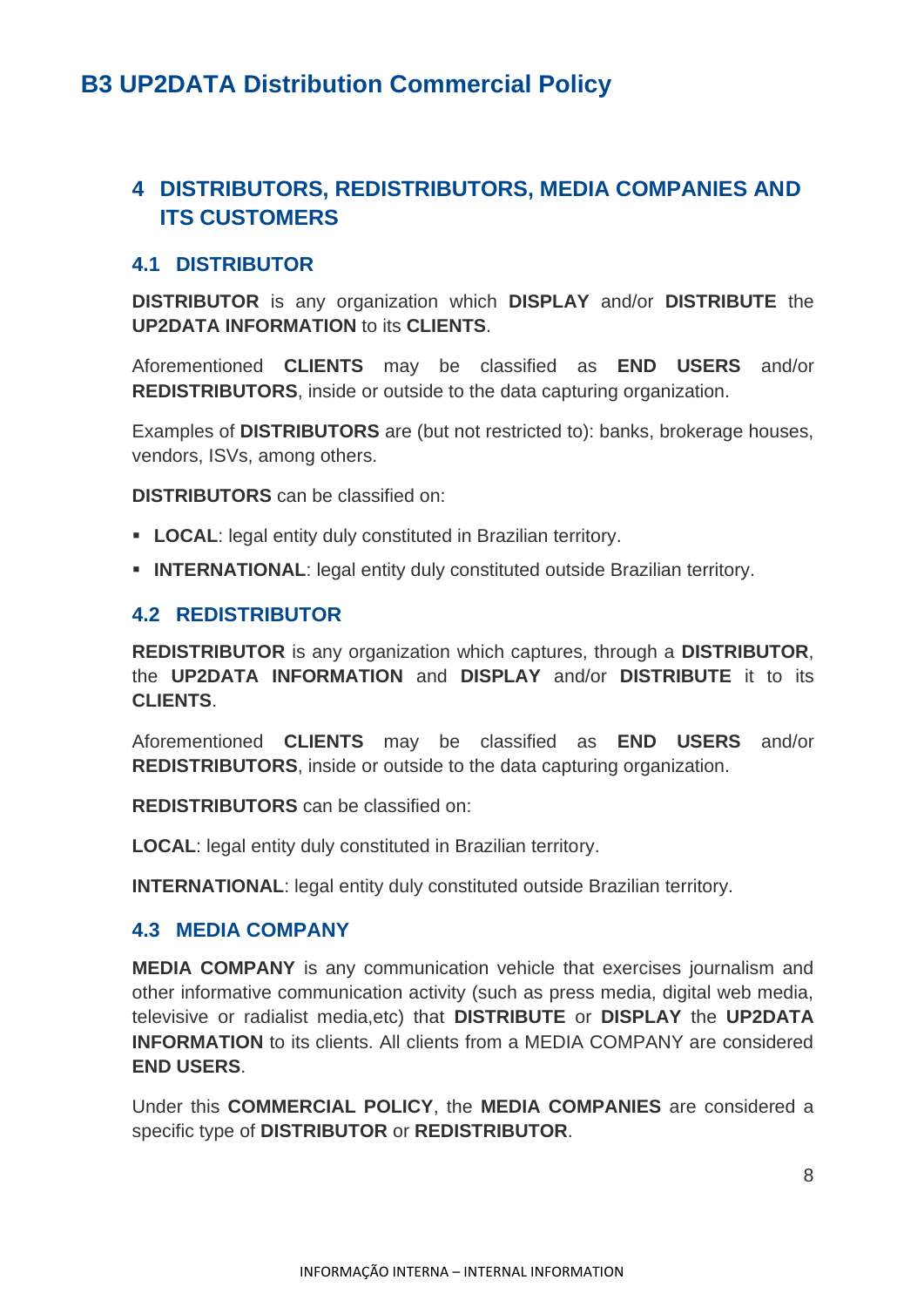#### <span id="page-8-0"></span>**4.4 GROUP**

**GROUP** refers to the group of institutions made up of: (i) Legal entities whether directly or indirectly controlled by the same legal entity; and/or (ii) Controlling entities and their direct or indirect subsidiaries, directly or indirectly linked to the **DISTRIBUTOR**, **REDISTRIBUTOR** or **MEDIA COMPANY**.

All the companies owned by the **GROUP** must be previously listed in the **UP2DATA DISTRIBUTION AGREEMENT** signed by the **DISTRIBUTOR** or **REDISTRIBUTOR**. Any change to the composition of the **GROUP** must also be informed in advance to B3 so as to allow the necessary contractual adjustments.

#### <span id="page-8-1"></span>**4.5 CLIENTS**

#### **4.5.1 END USERS**

**END USERS** of **DISTRIBUTORS**, **REDISTRIBUTORS** and **MEDIA COMPANIES** are the ones who receive the **UP2DATA INFORMATION** for their own usage, being prohibited to them the **DISTRIBUTION** or **DISPLAY** of such data to third parties.

The **END USERS** can be classified as:

- **INTERNAL END USERS**: individuals, collaborators or service providers from **DISTRIBUTORS**, **REDISTRIBUTORS** and **MEDIA COMPANIES** that access the **UP2DATA INFORMATION** for exclusively internal use.
- **EXTERNAL END USERS**: all other customers from **DISTRIBUTORS**, **REDISTRIBUTORS** and **MEDIA COMPANIES** that access the **UP2DATA INFORMATION**.

#### **4.5.2 REDISTRIBUTORS**

As per chapter 4.2 of this **COMMERCIAL POLICY**, a **REDISTRIBUTOR** can be clients of a **DISTRIBUTOR** or from other **REDISTRIBUTOR**.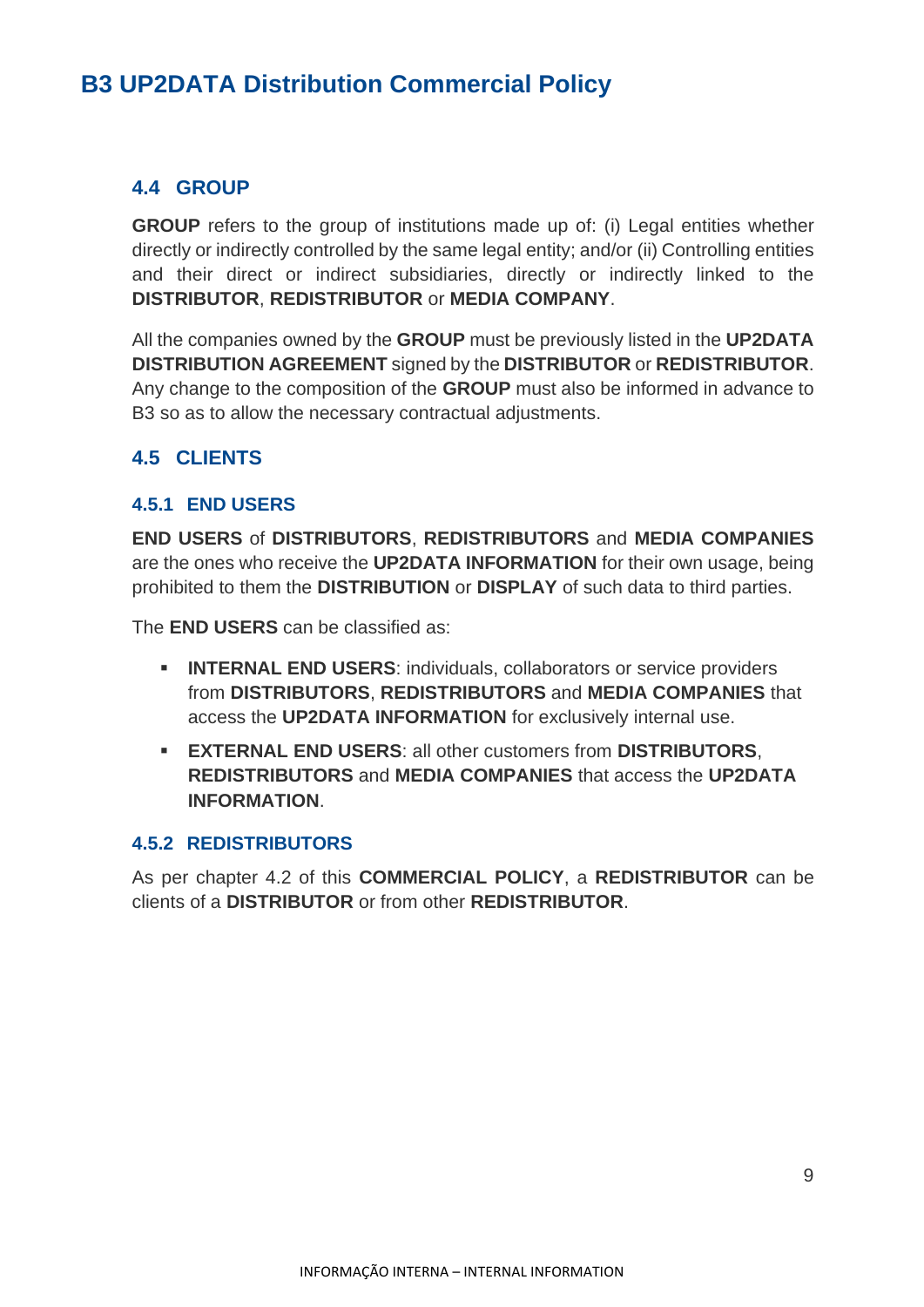## <span id="page-9-0"></span>**5 RIGHTS AND DUTIES OF THE DISTRIBUTORS, REDISTRIBUTORS AND MEDIA COMPANIES**

**DISTRIBUTORS, REDISTRIBUTORS** and **MEDIA COMPANIES**, the last in the case of **SPECIALIZED DATA DISTRIBUTION**, must report monthly to B3 all of its CLIENTS, that can be either **END USERS** or **REDISTRIBUTORS**, as defined by item 4.5 of this **COMMERCIAL POLICY**.

This duty is fullfilled by the **MONTHLY REPORT**, and its details are explained on chapter 6 of this **COMMERCIAL POLICY**.

It is the solely responsibility of the **DISTRIBUTOR**, **REDISTRIBUTOR** and **MEDIA COMPANY** to create mechanisms that allow them to provide the information required on the **MONTHLY REPORT**.

**DISTRIBUTORS** and **REDISTRIBUTORS** will demand, before providing the **UP2DATA INFORMATION**, that their **CLIENTS** classified as **REDISTRIBUTORS** sign the **UP2DATA DISTRIBUTION AGREEMENT** with B3, being prohibited to them to provide the **UP2DATA INFORMATION** to **REDISTRIBUTORS** that didn´t provide evidence of such agreement.

If the **DISTRIBUTOR** or **REDISTRIBUTOR** chooses to **DISTRIBUTE** or **DISPLAY** using the **ENTERPRISE** option, they are exempt from sending the **MONTHLY REPORT**. The **ENTERPRISE** due fees are described on Chapter 8 of this document.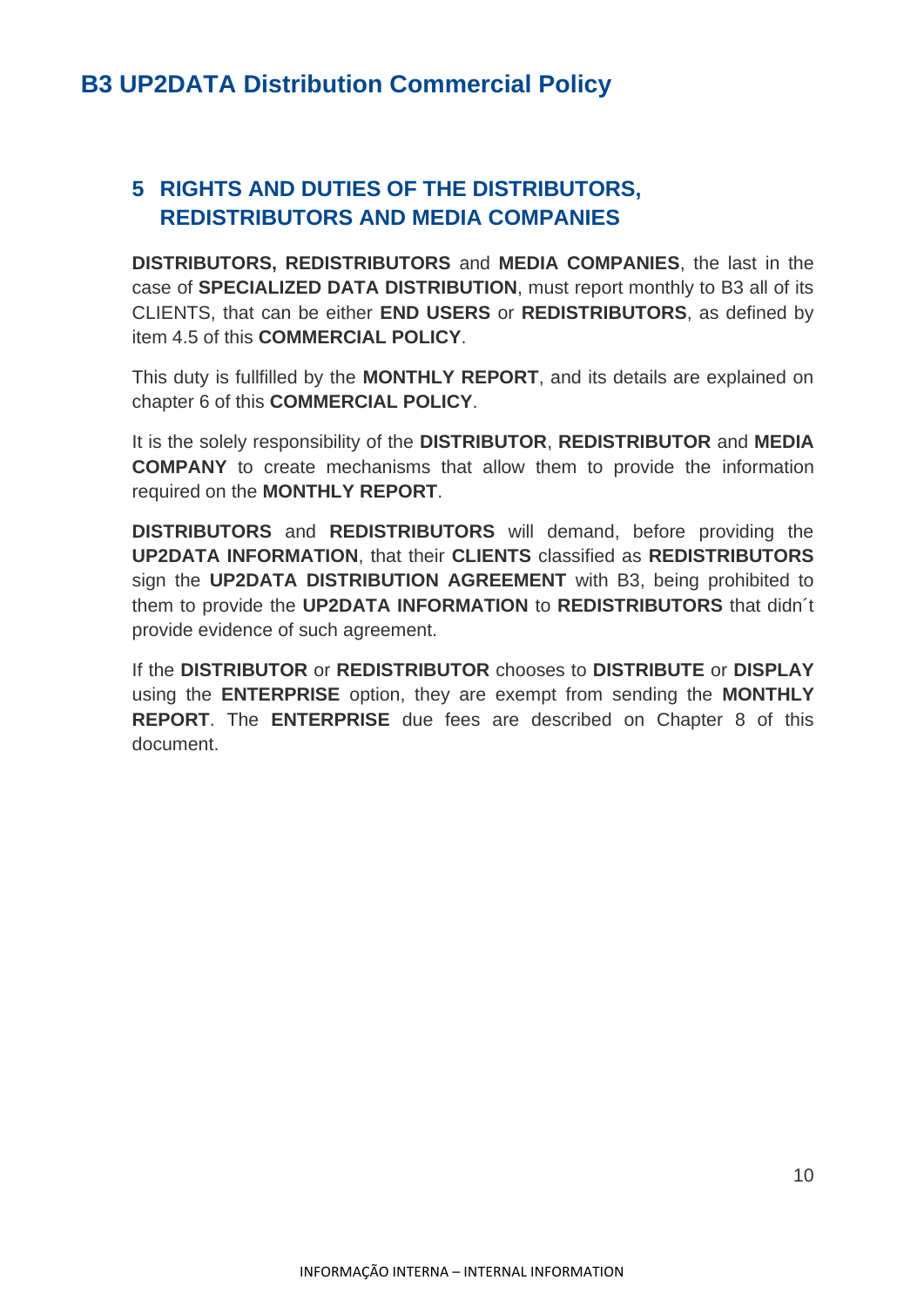#### <span id="page-10-0"></span>**6 DISTRIBUTION MONTHLY REPORT**

**DISTRIBUTORS** and **REDISTRIBUTORS** shall report monthly to B3 the number of **CLIENTS** who have accessed the **UP2DATA INFORMATION**, as defined by item 4.5 of this Policy.

**MEDIA COMPANIES** shall report monthly to B3 the number of **CLIENTS** who have accessed the **UP2DATA INFORMATION**, as defined by item 4.5 of this Policy, only when doing **DISTRIBUTION** of **SPECIALIZED DATA**.

#### <span id="page-10-1"></span>**6.1 END USER COUNT UNIT**

The counting unit adopted by B3 to measure, price and send the **MONTHLY REPORT** of accesses made is the **END USER** or **REDISTRIBUTOR** ID (login) and its respective access point. All access made in a given month by the same login will be counted as one access.

#### <span id="page-10-2"></span>**6.2 MONTHLY REPORT FORMAT**

The **MONTHLY REPORT** shall be submitted to B3 in CSV (Comma Separated Values) type format, or with .txt or .zip extensions.

If the **MONTHLY REPORT** is generated primarily using the Excel format, it is necessary to save the file on .txt format before sending it to B3 to prevent the CPF/CNPJ field from truncate.

Regarding the submission of the **MONTHLY REPORT**, the following rules shall apply:

- **DISTRIBUTORS, REDISTRIBUTORS** and **MEDIA COMPANIES** who have access to CSNET must send the **MONTHLY REPORT** through this tool;
- **DISTRIBUTORS, REDISTRIBUTORS** and **MEDIA COMPANIES** who do not have access to CSNET must forward the **MONTHLY REPORT** to [marketdata@b3.com.br](mailto:marketdata@b3.com.br) at B3's Services Contracting Management.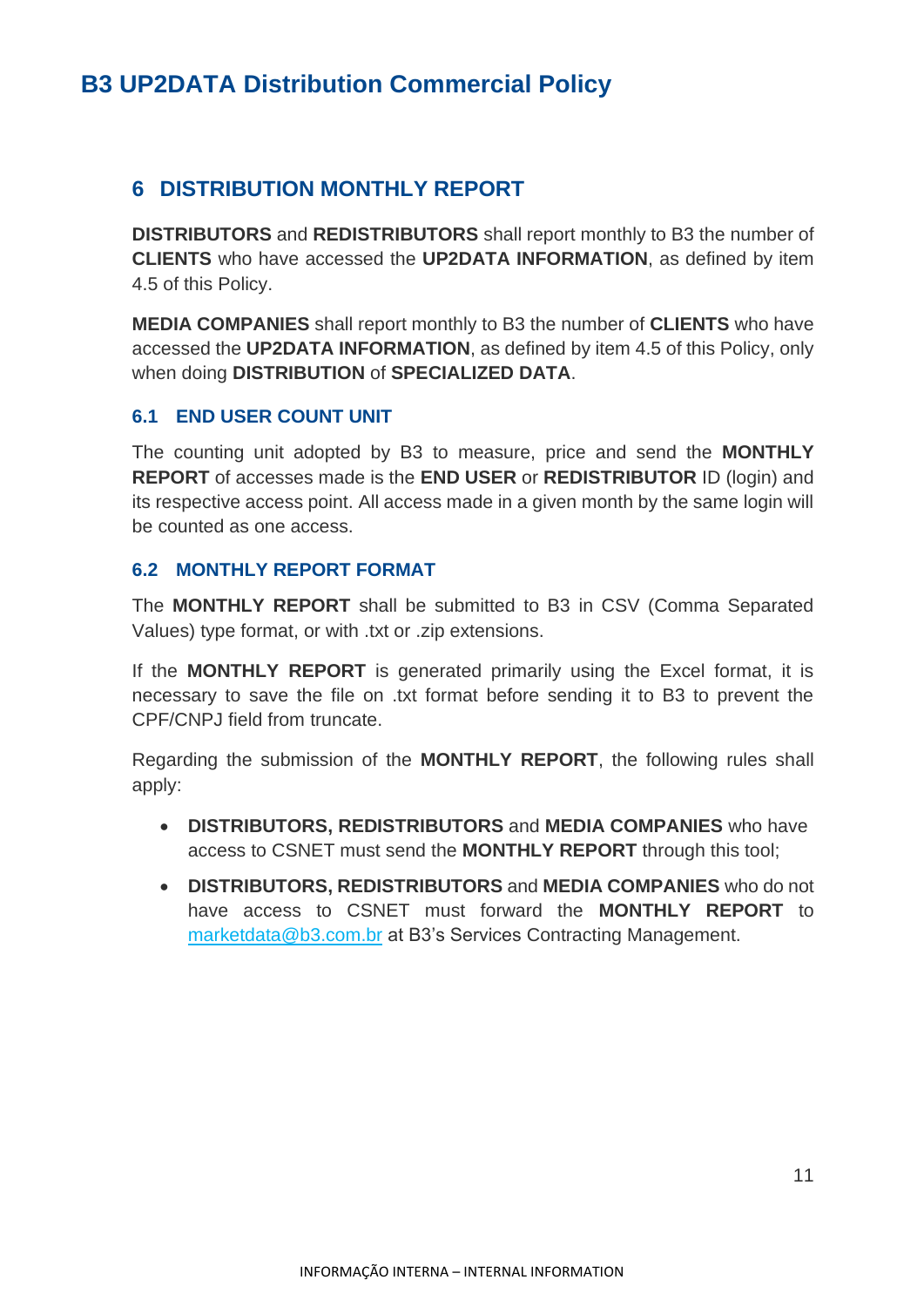#### **6.2.1 REPORTING**

The **DISTRIBUTOR, REDISTRIBUTOR** and/or **MEDIA COMPANY** is the sole responsible for sending files in perfect harmony with the specified format.

The **MONTHLY REPORT** should contain a header, located on the first line, containing the fields completed according to the table below.

| <b>Header - DATA DISTRIBUTOR Information</b> |                                                                    |                               |                                                      |  |  |  |
|----------------------------------------------|--------------------------------------------------------------------|-------------------------------|------------------------------------------------------|--|--|--|
| B3 code of DATA<br><b>DISTRIBUTOR</b>        | Type:<br>(1) Distributor<br>(2) Redistributor<br>(3) Media Company | Related<br>period:<br>MM/YYYY | No. of file records<br>except for the header<br>line |  |  |  |

Below the header line, the **MONTHLY REPORT** shall contain the **END USERS** and **REDISTRIBUTORS** data considering the items in the tables below.

| <b>Field name</b>                                     | <b>Description</b>                                                                                                                                                                                  | <b>Type</b> |
|-------------------------------------------------------|-----------------------------------------------------------------------------------------------------------------------------------------------------------------------------------------------------|-------------|
| <b>CLIENT Name</b>                                    | <b>END USER or REDISTRIBUTOR name (individual/legal</b><br>entity)                                                                                                                                  | Text        |
| <b>CPF/CNPJ</b>                                       | CPF/ID of the individual or CNPJ/VAT CODE of the legal<br>entity                                                                                                                                    | Text        |
| <b>Email</b>                                          | <b>CLIENT's email</b>                                                                                                                                                                               | Text        |
| <b>Address</b>                                        | <b>CLIENT's address (street, number, city)</b>                                                                                                                                                      | <b>Text</b> |
| <b>Country</b>                                        | Country – code for each country available at www.iso.org/iso-<br>3166-country-codes.html                                                                                                            | Text        |
| <b>Nationality</b>                                    | Inform if the CLIENT is Brazilian or foreign:<br>$(1)$ LOCAL<br>(2) INTERNATIONAL                                                                                                                   | Number      |
| <b>Accessed channel</b>                               | Inform the data channel accessed by the customer:<br>(1) MARKET CHANNELS<br>(2) INDICES<br>(3) VOLATILITY SURFACE<br><b>CURVES</b><br>(4)<br><b>CORPORATE EVENTS</b><br>(5)<br>(6) DEBENTURES - MTM | Number      |
| Quantity                                              | Number of CLIENTS who accessed the data                                                                                                                                                             | Number      |
| <b>Retroactive</b><br>adjustments                     | In case of retroactive adjustment, inform the period the<br>adjustment is to be made (MM/YYYY)                                                                                                      | Number      |
| <b>Reasons for</b><br>discount                        | Reasons for the discount:<br>(1) Educational purposes<br><b>Transfer of Responsibility</b><br>(2)                                                                                                   | Number      |
| <b>DUSTRIBUTOR or</b><br><b>REDISTRIBUTOR</b><br>Code | Numeric code of the DISTRIBUTOR or REDISTRIBUTOR<br>that transferred or received the reporting responsibility                                                                                       | Number      |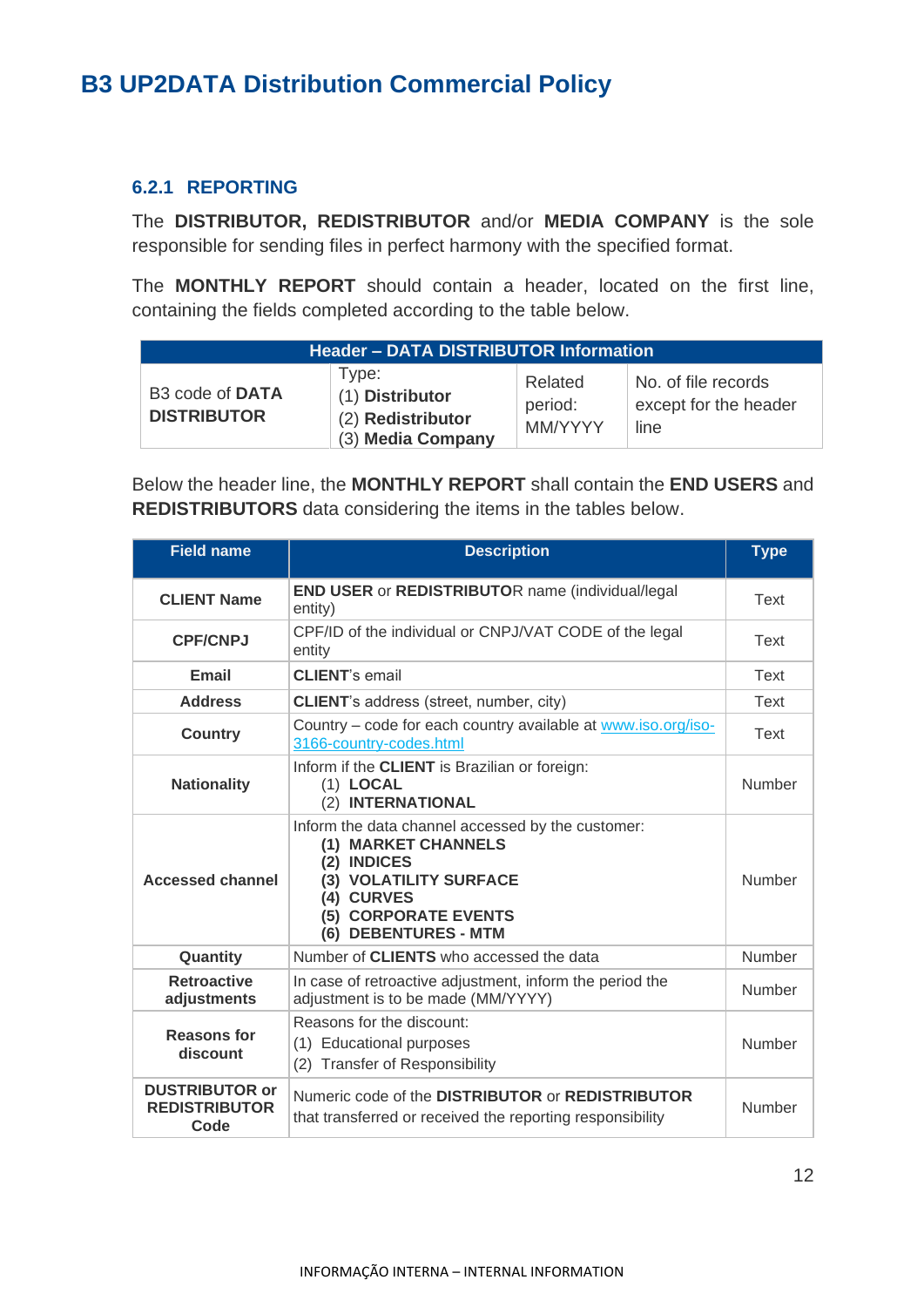#### <span id="page-12-0"></span>**6.3 Retroactive adjustments**

The "Retroactive adjustments" field has been added to allow **DISTRIBUTORS, REDISTRIBUTORS** and **MEDIA COMPANIES** to make adjustments to the number of **CLIENTS** that was erroneously entered in previous reports within a period of up to 90 days after submission of the **MONTHLY REPORT**.

In order for the retroactive adjustment to be correctly entered in the **MONTHLY REPORT** and properly billed, the **DISTRIBUTOR, REDISTRIBUTOR** and **MEDIA COMPANY** shall adopt the following procedures:

- Complete the **MONTHLY REPORT** with the **CLIENT(S)** data.
- **•** In the event of amendment for failing to report, enter the month and year in which the access was not stated for a particular **CLIENT** in the "Retroactive adjustments" field. Therefore, the number of **CLIENTS** entered in the "Number" column should be positive for the retroactive charge to be made.
- In the event of amendment for a **CLIENT** erroneously reported, enter the month and year in which the erroneously reported **CLIENT** was overstated in the "Retroactive adjustments" field. Therefore, the number of overstated **CLIENTS** must be negative, so that the discount for that **CLIENT** can be made.

Retroactive adjustments cannot be made once B3 has notified the **DISTRIBUTORS, REDISTRIBUTORS** and **MEDIA COMPANIES** that it will carry out an audit, according to item 7 of this **COMMERCIAL POLICY**, specifically in regard to the audited periods.

#### <span id="page-12-1"></span>**6.4 Special cases**

Considering the particularity and different scenarios of the **DISTRIBUTION** market, listed below are some illustrative cases to help clarify doubts that may occur in specific situations.

- Should the same **CLIENT** have more than one login to access the same platform, the amount of login must be entered in the **MONTHLY REPORT**.
- Should the same **CLIENT** have access to more than one **UP2DATA INFORMATION** channel, the **CLIENT** must be reported once per channel accessed, as per item 3.
- In cases that the responsibility for sending **MONTHLY REPORTS** is transferred from the **DISTRIBUTOR/REDISTRIBUTOR** to other **REDISTRIBUTOR**, they should sign the **UP2DATA DISTRIBUTION AGREEMENT**, reporting data usage to B3 appropriately.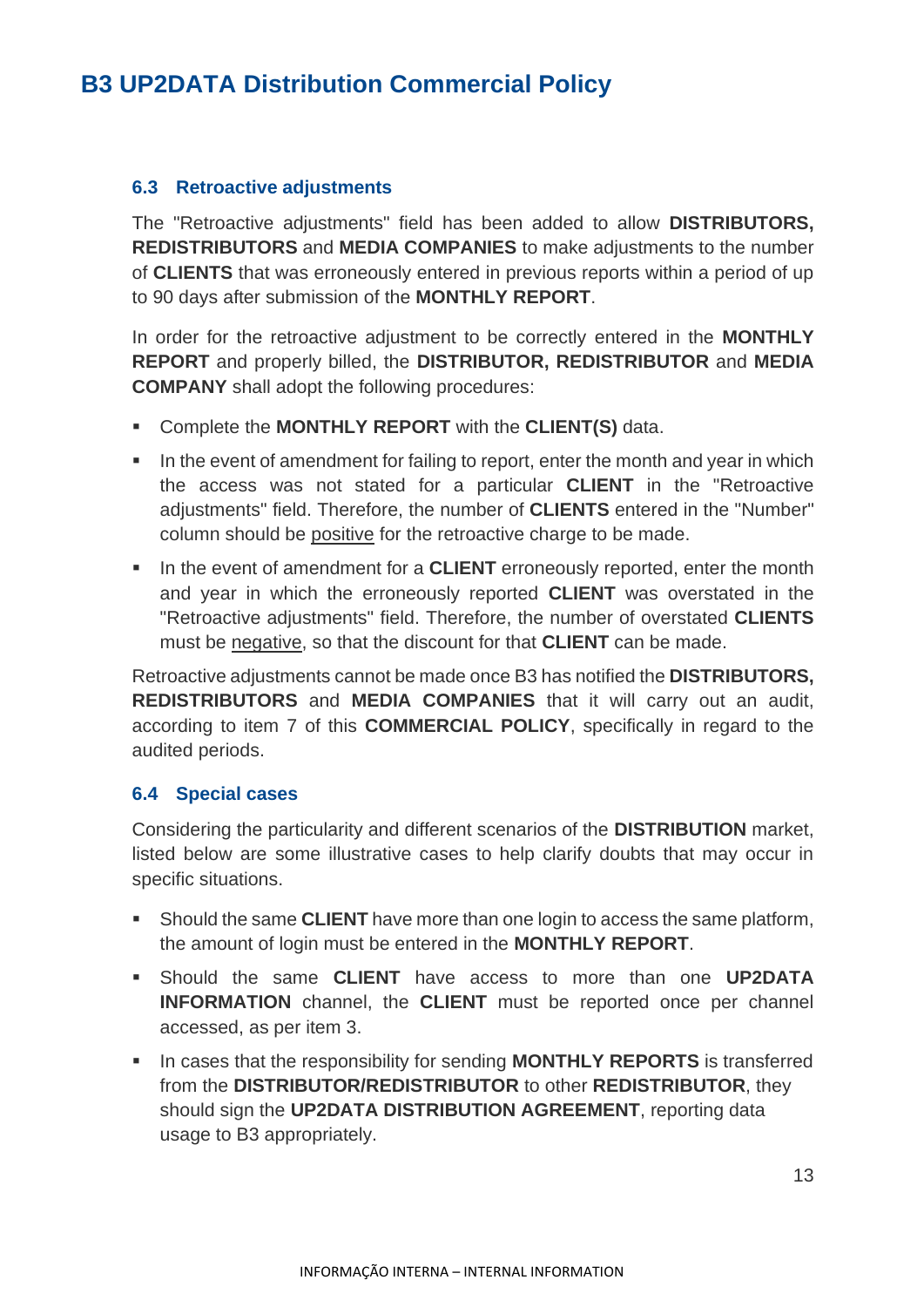▪ In the aforementioned item, a **DISTRIBUTOR/REDISTRIBUTOR** who has transferred the responsibility for reporting must inform B3 monthly about all **CLIENTS** to be reported and specified by the **REDISTRIBUTOR**. These users will not be charged from the **DISTRIBUTOR/REDISTRIBUTOR**, but this **DISTRIBUTOR/REDISTRIBUTOR** must ensure that these users are being correctly reported by the institution to which reporting responsibility has been transferred.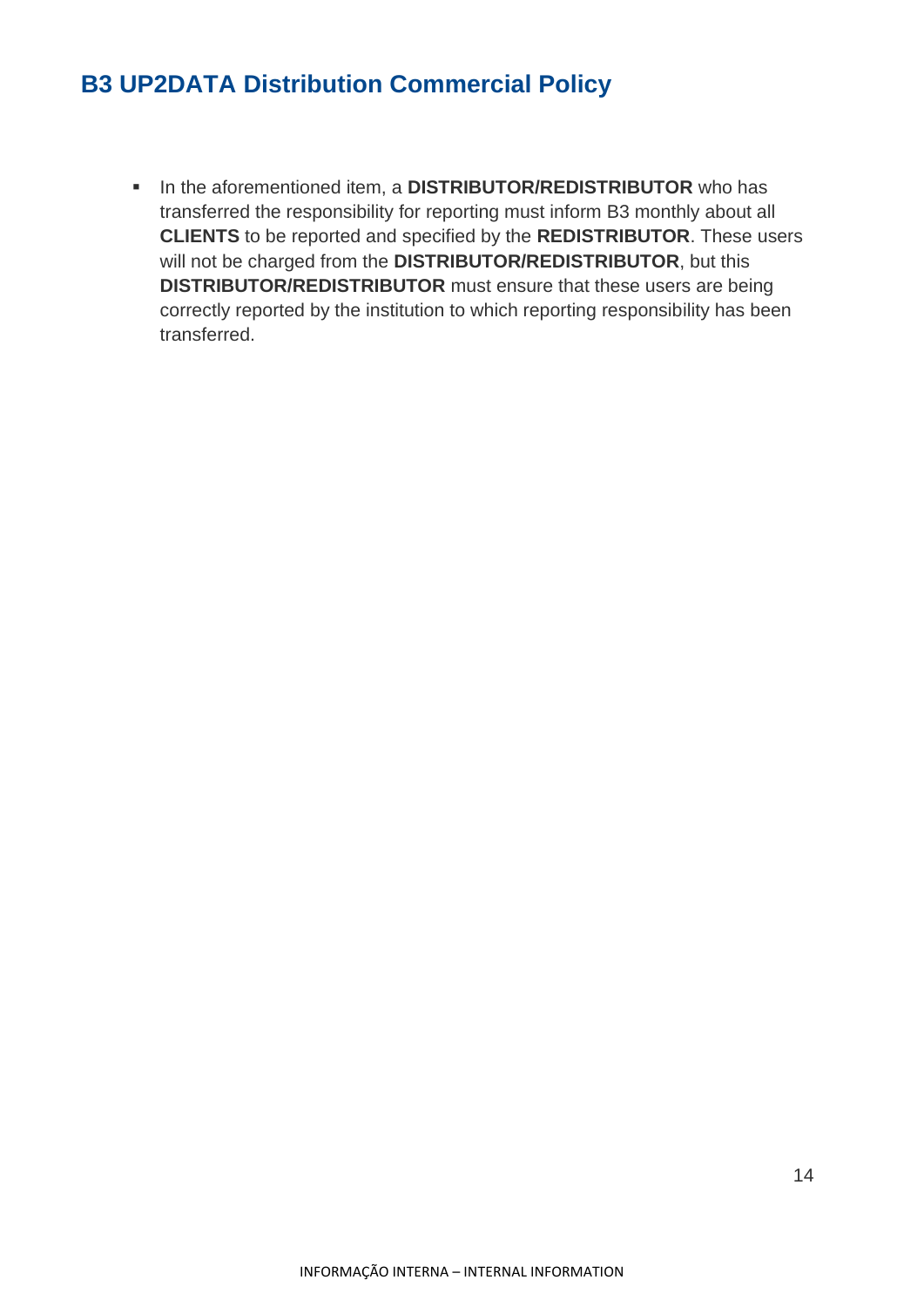## <span id="page-14-0"></span>**7 AUDIT**

B3 reserves the right to directly audit all **DISTRIBUTORS**, **REDISTRIBUTORS** and **MEDIA COMPANIES** according to the **UP2DATA DISTRIBUTION AGREEMENT**. All rules and guidelines set forth in the **UP2DATA DISTRIBUTION AGREEMENT** and in this **COMMERCIAL POLICY** are auditable.

Evidential documentation, including the characterization of the **CLIENT** informed by the **DISTRIBUTOR**, **REDISTRIBUTOR** and **MEDIA COMPANY** as well as the quantities informed in the **MONTHLY REPORTS**, shall be requested by B3 in a timely manner. Application logs presented as evidence must contain all the data requested in the **MONTHLY REPORT**.

In the event of irregularities, B3 may, at its sole discretion, reclassify **CLIENTS** reported by the **DISTRIBUTOR**, **REDISTRIBUTOR** or **MEDIA COMPANY**, as well as reclassify data reported as **REGULATORY DATA** to **SPECIALIZED DATA**, by its solely discretion, by written notification, and apply the penalties set forth in the **UP2DATA DISTRIBUTION AGREEMENT** without prejudice to the collection of amounts due but not reported.

Any other irregularity found shall be pointed out in a specific report, in which the **DISTRIBUTOR, REDISTRIBUTOR** or **MEDIA COMPANY** shall carry out an action plan to regularize its situation with B3. Charges, when due, will be made at the end of the process.

Further details of the audit carried out by B3 in the **DISTRIBUTORS, REDISTRIBUTORS AND MEDIA COMPANIES** can be found in the **UP2DATA DISTRIBUTION AGREEMENT**, as well as in the Circular Letters issued by B3.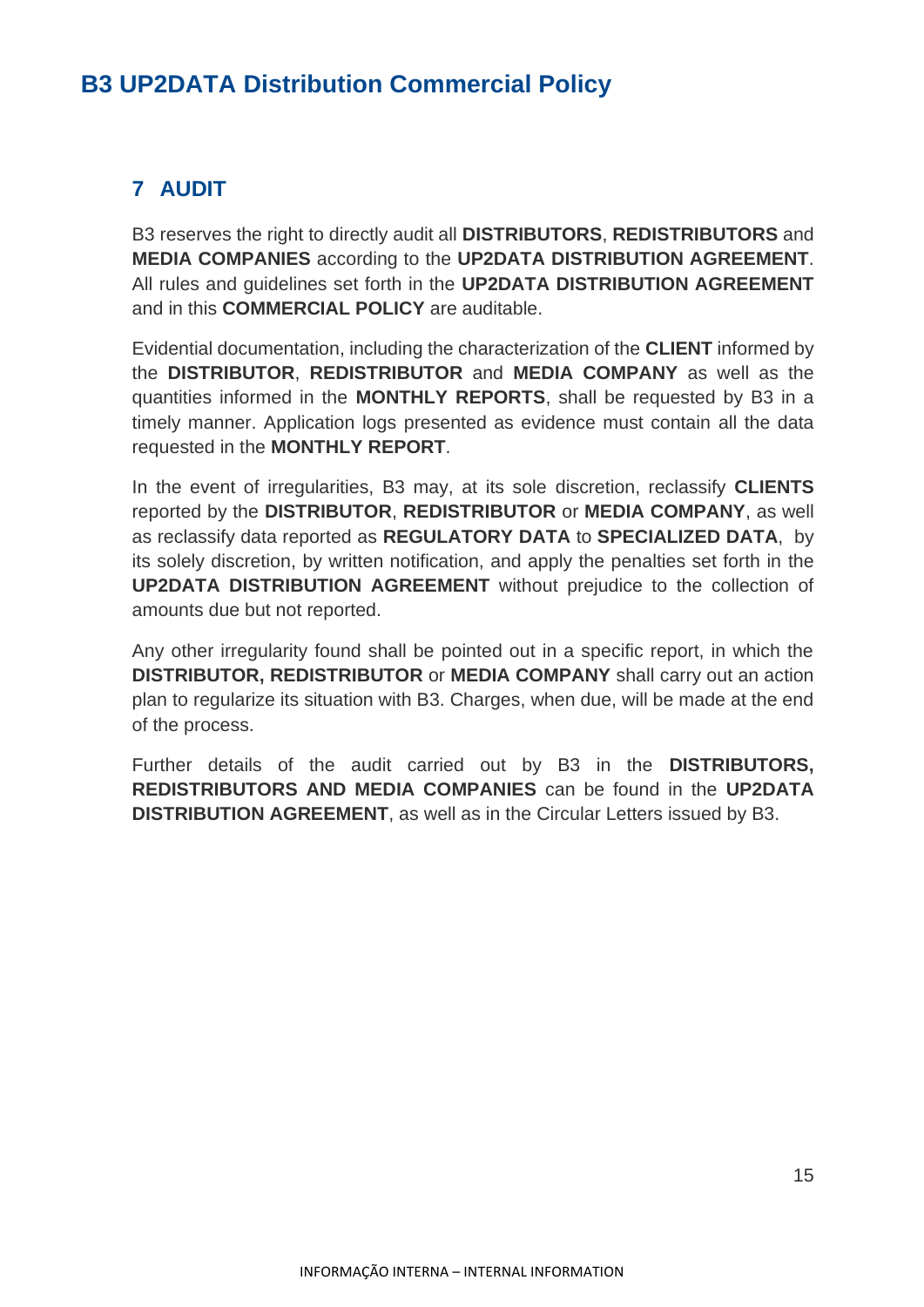#### <span id="page-15-0"></span>**8 DISTRIBUTION FEES**

All costs listed below are charged in a monthly basis.

#### <span id="page-15-1"></span>**8.1 LOCAL DISTRIBUTORS**

#### **Individual Contracting**

| <b>Channel</b>             | <b>Fixed Fee</b> | <b>Variable Fee</b> | Variable Fee Cap <sup>(1)</sup> | <b>Enterprise</b> |
|----------------------------|------------------|---------------------|---------------------------------|-------------------|
| <b>Market Channels</b>     | R\$1.500,00      | R\$20,00            | R\$20.000,00                    | R\$25.000,00      |
| <b>Economic Indicators</b> | R\$0,00          | R\$00,00            | R\$00,00                        | R\$00,00          |
| <b>Indices</b>             | R\$1.500,00      | R\$45,00            | R\$35.200,00                    | R\$44.000,00      |
| <b>Curves</b>              | R\$1.500,00      | R\$45,00            | R\$35.200,00                    | R\$44.000,00      |
| <b>Volatility Surface</b>  | R\$1.500,00      | R\$45,00            | R\$35.200,00                    | R\$44.000,00      |
| <b>Corporate Events</b>    | R\$1.500,00      | R\$60,00            | R\$44.000,00                    | R\$55.000,00      |
| <b>Debentures - MTM</b>    | On Request       | On Request          | On Request                      | On Request        |

#### **Contracting 2 to 5 channels:**

| <b>Channel</b>             | <b>Fixed Fee</b> | <b>Variable Fee</b> | Variable Fee Cap <sup>(1)</sup> | <b>Enterprise</b> |
|----------------------------|------------------|---------------------|---------------------------------|-------------------|
| <b>Market Channels</b>     | R\$1.500,00      | R\$10,00            | R\$10.000,00                    | R\$12.500,00      |
| <b>Economic Indicators</b> | R\$0,00          | R\$00,00            | R\$00,00                        | R\$00,00          |
| <b>Indices</b>             | R\$1.500,00      | R\$30,38            | R\$23.760,00                    | R\$29.700,00      |
| <b>Curves</b>              | R\$1.500,00      | R\$30,38            | R\$23.760,00                    | R\$29.700,00      |
| <b>Volatility Surface</b>  | R\$1.500,00      | R\$30,38            | R\$23.760,00                    | R\$29.700,00      |
| <b>Corporate Events</b>    | R\$1.500,00      | R\$40,50            | R\$29.700,00                    | R\$37.125,00      |
| <b>Debentures - MTM</b>    | On Request       | On Request          | On Request                      | On Request        |

#### **Full Contracting (all channels):**

| <b>Channel</b>             | <b>Fixed Fee</b> | <b>Variable Fee</b> | Variable Fee Cap <sup>(1)</sup> | <b>Enterprise</b> |
|----------------------------|------------------|---------------------|---------------------------------|-------------------|
| <b>Market Channels</b>     | R\$0,00          | R\$00,00            | R\$00,00                        | R\$00,00          |
| <b>Economic Indicators</b> | R\$0,00          | R\$00,00            | R\$00,00                        | R\$00,00          |
| <b>Indices</b>             | R\$1.500,00      | R\$24,75            | R\$19.360,00                    | R\$24.200,00      |
| <b>Curves</b>              | R\$1.500,00      | R\$24,75            | R\$19.360,00                    | R\$24.200,00      |
| <b>Volatility Surface</b>  | R\$1.500,00      | R\$24,75            | R\$19.360,00                    | R\$24.200,00      |
| <b>Corporate Events</b>    | R\$1.500,00      | R\$36,00            | R\$26.400,00                    | R\$33.000,00      |
| <b>Debentures - MTM</b>    | On Request       | On Request          | On Request                      | On Request        |

(1) This value is the maximum value charged as Variable Fee in the **MONTHLY REPORT** format.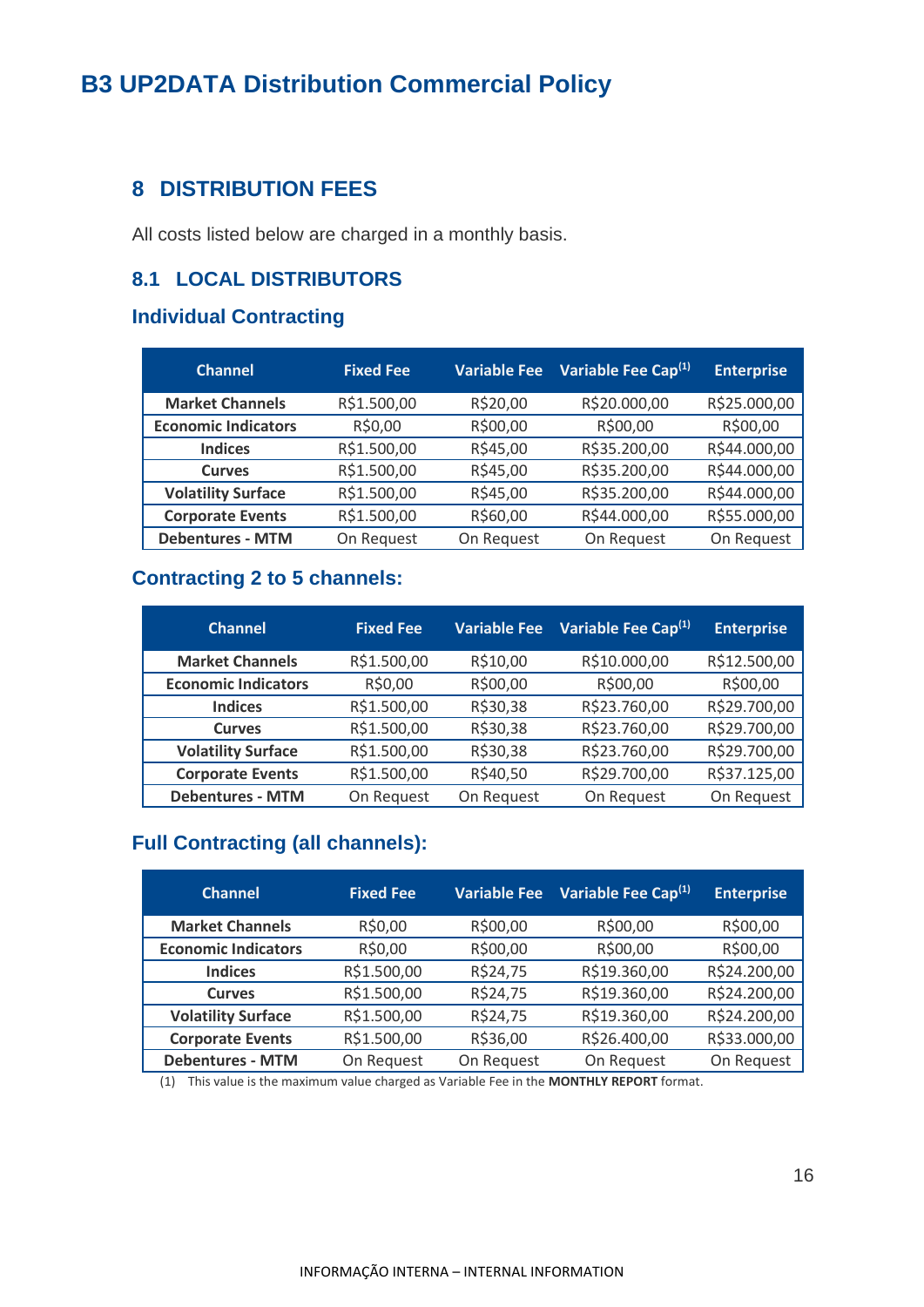#### <span id="page-16-0"></span>**8.2 INTERNATIONAL DISTRIBUTORS**

#### **Individual Contracting**

| <b>Channel</b>             | <b>Fixed Fee</b> | <b>Variable Fee</b> | Variable Fee Cap <sup>(1)</sup> | <b>Enterprise</b> |
|----------------------------|------------------|---------------------|---------------------------------|-------------------|
| <b>Market Channels</b>     | US\$375,00       | US\$5,00            | US\$5.000,00                    | US\$6.250,00      |
| <b>Economic Indicators</b> | US\$0,00         | US\$0,00            | US\$0,00                        | US\$0,00          |
| <b>Indices</b>             | US\$375,00       | US\$11,25           | US\$8.800,00                    | US\$11.000,00     |
| <b>Curves</b>              | US\$375,00       | US\$11,25           | US\$8.800,00                    | US\$11.000,00     |
| <b>Volatility Surface</b>  | US\$375,00       | US\$11,25           | US\$8.800,00                    | US\$11.000,00     |
| <b>Corporate Events</b>    | US\$375,00       | US\$15,00           | US\$11.000,00                   | US\$13.750,00     |
| <b>Debentures - MTM</b>    | On Request       | On Request          | On Request                      | On Request        |

#### **Contracting 2 to 5 channels:**

| <b>Channel</b>             | <b>Fixed Fee</b> | <b>Variable Fee</b> | Variable Fee Cap <sup>(1)</sup> | <b>Enterprise</b> |
|----------------------------|------------------|---------------------|---------------------------------|-------------------|
| <b>Market Channels</b>     | US\$375,00       | US\$2,50            | US\$2.500,00                    | US\$3.125,00      |
| <b>Economic Indicators</b> | US\$0,00         | US\$0,00            | US\$0,00                        | US\$0,00          |
| <b>Indices</b>             | US\$375,00       | US\$7,60            | US\$5.940,00                    | US\$7.425,00      |
| <b>Curves</b>              | US\$375,00       | US\$7,60            | US\$5.940,00                    | US\$7.425,00      |
| <b>Volatility Surface</b>  | US\$375,00       | US\$7,60            | US\$5.940,00                    | US\$7.425,00      |
| <b>Corporate Events</b>    | US\$375,00       | US\$10,13           | US\$7.425,00                    | US\$9.281,25      |
| <b>Debentures - MTM</b>    | On Request       | On Request          | On Request                      | On Request        |

#### **Full Contracting (all channels):**

| <b>Channel</b>             | <b>Fixed Fee</b> | <b>Variable Fee</b> | Variable Fee Cap <sup>(1)</sup> | <b>Enterprise</b> |
|----------------------------|------------------|---------------------|---------------------------------|-------------------|
| <b>Market Channels</b>     | US\$0,00         | US\$0,00            | US\$0,00                        | US\$0,00          |
| <b>Economic Indicators</b> | US\$0,00         | US\$0,00            | US\$0,00                        | US\$0,00          |
| <b>Indices</b>             | US\$375,00       | US\$6,19            | US\$4.840,00                    | US\$6.050,00      |
| <b>Curves</b>              | US\$375,00       | US\$6,19            | US\$4.840,00                    | US\$6.050,00      |
| <b>Volatility Surface</b>  | US\$375,00       | US\$6,19            | US\$4.840,00                    | US\$6.050,00      |
| <b>Corporate Events</b>    | US\$375,00       | US\$9,00            | US\$6.600,00                    | US\$8.250,00      |
| <b>Debentures - MTM</b>    | On Request       | On Request          | On Request                      | On Request        |

(1) This value is the maximum value charged as Variable Fee in the **MONTHLY REPORT** format.

#### <span id="page-16-1"></span>**8.3 FEE SCHEDULE ADJUSTMENT**

All fee schedules mentioned in this Policy shall be adjusted annually and in accordance with the prevailing inflation rate index (IPCA), which is calculated based on the accrued variation of the July period defaulting to June of the year prior to the